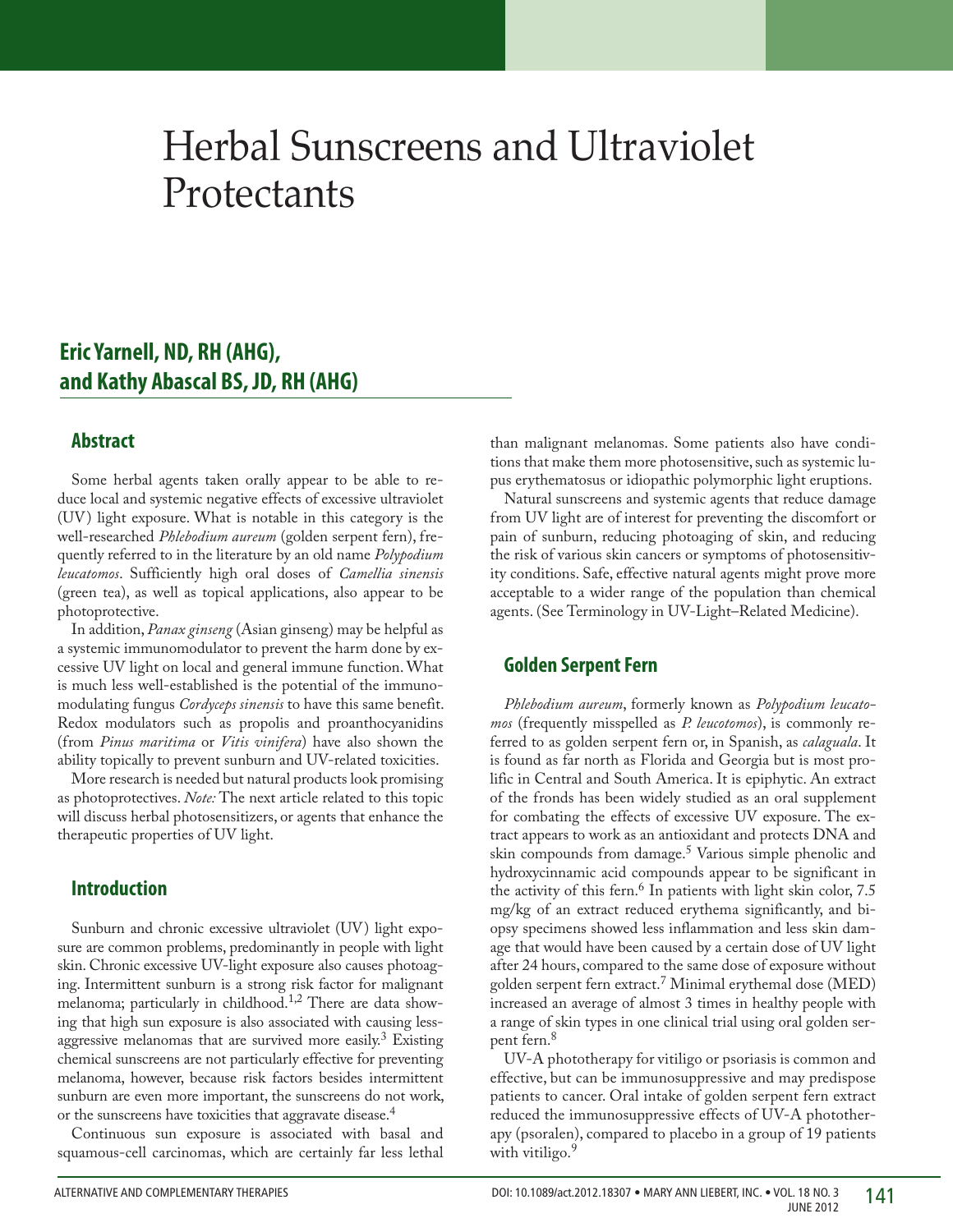### **Terminology in UV-Light–Related Medicine**

*Minimal erythemal dose (MED)*—The minimum amount of UV light necessary to induce sunburn 24 hours after exposure

*Photoaging*—Damage done to the skin by UV light

- *SPF—*Sun protection factor, degree to which sunscreens block UV-B; note that this says nothing about the ability to block UV-A
- *UV-A—*Long-wave ultraviolet light, 315–400 nm wavelength; large majority of sunlight is made up of this; causes photoaging; indirectly carcinogenic by inducing free-radical formation
- *UV-B—*Medium-wave ultraviolet light; 280–315 nm wavelength; induces erythema; carcinogenic; induces photoaging; induces vitamin D activation

UV, ultraviolet.

In another randomized, double-blinded trial, 50 patients with vitiligo were treated with UV-B phototherapy and golden serpent fern extract 250 mg three times per day or placebo.10 Repigmentation in the head and neck area was improved just slightly below the threshold for statistical significance  $(p = 0.06)$  in the fern group versus the control group, and in a subset of patients who attended at least 80% of their weekly phototherapy sessions for 26 weeks, there was a significant difference.

Golden serpent fern was studied in an open trial of 35 patients with polymorphic light eruptions (PLE).<sup>11</sup> After 2 weeks of golden serpent fern extract, 30% of patients were protected from artificial UV light–induced eruptions, and all other patients did not get eruptions unless they were exposed to higher amounts of UV light. In yet another study, 57 patients with PLE or solar urticaria of unknown origin took golden serpent fern (480 mg per day) and 74% had a reduced severity of photodermatitis.12

The data on golden serpent fern extracts look very promising for counteracting negative effects of UV exposure in healthy people wishing to avoid sunburn and in patients with conditions aggravated by the sun. Further research is warranted, but it appears that this herb is safe and effective for clinical use as one of the first oral herbal photoprotectives.

#### **Green Tea**

Green tea consists of unoxidized (often incorrectly said to be "unfermented") young leaves of the *Camellia sinensis* bush and is one of the most widely consumed plants in the world. Among its many other beneficial properties, green tea appears to abate negative effects of excessive UV exposure. Topical green tea extract significantly increased the MED of UV on healthy human skin and reduced signs of UV damage on that skin.<sup>13</sup> (-)-Epigallocatechin-3-gallate (EGCG) and (-)-epicatechin-3-gallate (ECG) were the most active components in this study.

Topical application of 10% green tea cream combined with a green tea extract of 300 mg twice daily by mouth improved skin elasticity, compared to placebos in 40 women with moderate photoaging in a double-blinded, randomized trial.<sup>14</sup> In a larger, more rigorous, 2-year trial involving 56 healthy women, taking 250 mg of a green tea polyphenols extract twice daily did not affect photoaging any differently than did placebo.<sup>15</sup> In a cohort of 60 healthy women, drinking a beverage with 1402 mg of green tea polyphenols per day decreased skin damage and photoaging from a 1.25 MED.<sup>16</sup> These results suggest that either the whole herb and/or larger doses should be used to have any chance of efficacy.

A 2%–3% green tea polyphenol concentration was superior to a 4%-5% concentration for preventing UV-B-induced skin damage and immune suppression in healthy volunteers.<sup>17</sup> Topical EGCG photodegrades rapidly (within an hour), so long-term protection may be difficult to achieve.<sup>18</sup> Adding vitamin E actually accelerates EGCG degradation, while the UV-A blocking chemical benzophenone-4 decreases degradation. This suggests titanium dioxide or zinc oxide, both of which block UV-A, may be particularly good agents to combine with topical green tea.

A combination of topical products containing similar polyphenols to those in green tea but coming from *Coffea arabica* (coffee) was also studied. The combination was more effective than placebo for reducing skin photoaging in a 12-week, double-blinded, randomized trial.<sup>19</sup>

#### **Immunomodulators**

Chronic and excessive UV exposure exerts some of its negative effects through immunosuppression, both locally and systemically.<sup>20</sup> There is active research on numerous herbs that affect the immune system to offset this problem.

*Panax ginseng* (Asian ginseng) root is a very well-established immunomodulating herbal medicine. Numerous studies in animal models show that whole-root extracts and isolated saponins protect the body against photoimmunosuppression.<sup>21–23</sup> A combination of Asian red ginseng (steamed, dried roots) extract 45% with *Torilis japonica* (*qie yi*) fruit and *Cornusofficinalis* (Asiatic cornelian cherry) fruit extracts 55%, 3 g daily, or placebo was administered to 82 healthy women for 24 weeks. $^{24}$ Some, but not all, measures of photoaging and skin inflammation were significantly reduced by the herbal product, compared to controls.

*Cordyceps sinensis* (cordyceps) is a fungus containing immunomodulatory polysaccharides. Culturing human fibroblasts with cordyceps polysaccharides reduced UV-B-induced DNA damage in vitro.<sup>25</sup> Obviously, this provides far less definitive evidence than the studies on Asian ginseng. Note that only cultivated cordyceps or a sustainably harvested product should be used, as wild populations have been severely overharvested.26 More research is needed on other immunomodulating herbs to determine their role in preventing photoimmunosuppression and UV-related cancers.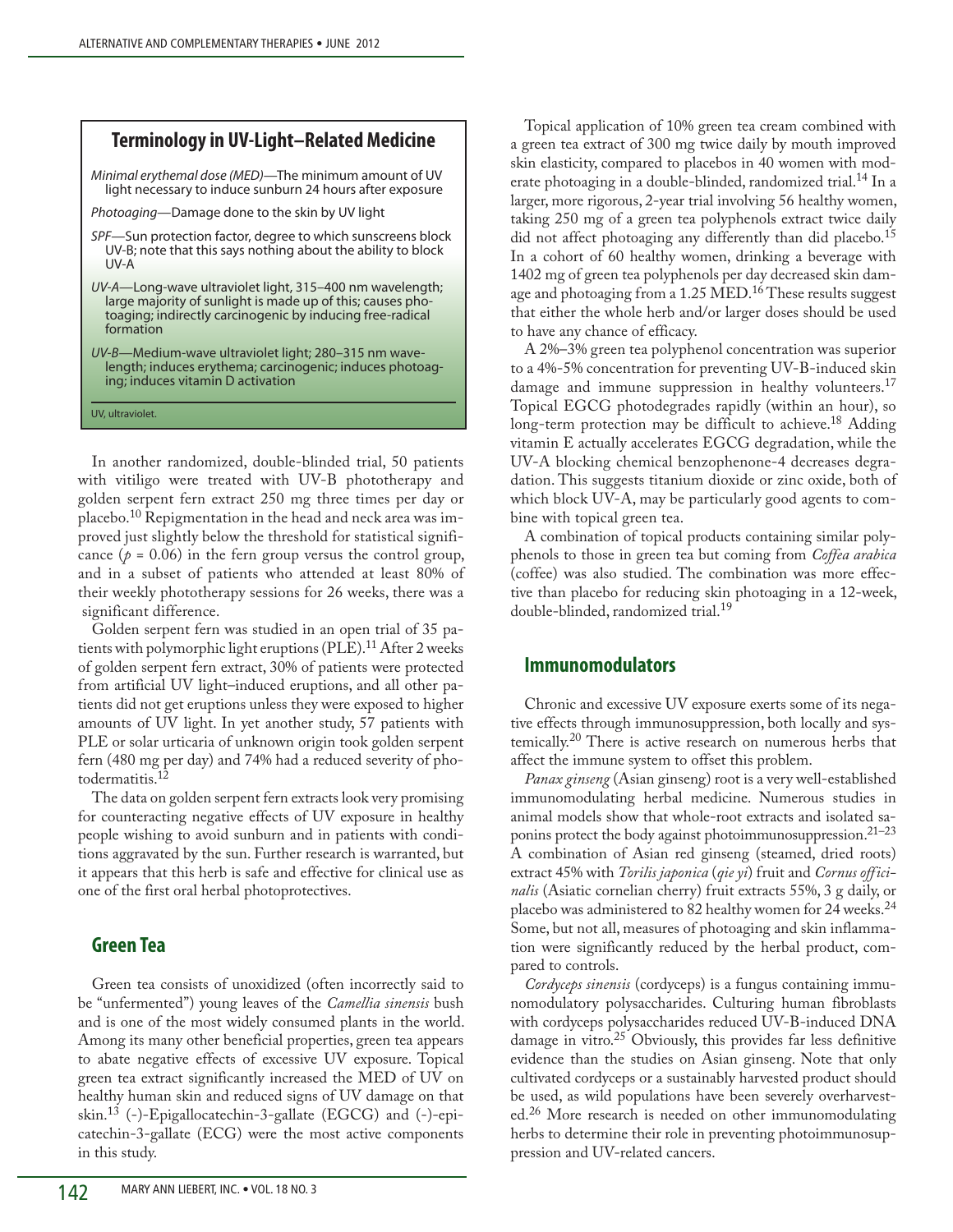#### **Topical Redox Modulators**

Propolis is a combination of plant resins and intermixed compounds collected by bees from plants in their habitats. Among its many actions of relevance to UV-related disease are modulation of redox states to prevent free-radical formation and inflammation-modulating properties.27 Propolis is highly sustainable and generally quite safe, although there is a small potential for topical sensitization or local irritation with repeated use.

An ethanol extract of raw Italian propolis at a concentration of 16% had a sun-protection factor (SPF) of 20 in one study.28 Caffeic acid, a compound prevalent in propolis, had an SPF of 20 at just 4% concentration, which is superior to the potency of synthetic sunscreen chemicals such as oxybenzone and octinoxate. Adding 10% titanium dioxide to 4% caffeic acid and 16% propolis extract raised the combination's SPF to 55. Propolis extract and many isolated compounds from it were also effective UV-A blockers based on two different standards of measuring this, unlike most synthetic UV-B blockers, which do not act against UV-A. Other studies provide support to the concept that propolis is photoprotective when applied topically.29 Mice treated with topical propolis sourced from Sydney, Australia, were protected against sunburn.30

Proanthocyanidins are flavonoid oligomers found in numerous plants, but are most well-known in pine bark and grape seeds. These oligomers also act as redox and inflammation modulators and are, thus, ideally suited to be photoprotective. An extract of proanthocyanidins from pine bark at a concentration of 0.05%–0.2% increased MED and greatly limited carcinogenesis caused by repeated UV exposure in mice.<sup>31</sup> Topical application of *Vitis vinifera* (grape)–seed extract to healthy volunteers exposed to 2 MED of UV led to significantly fewer signs of immune damage in the skin, compared to



*Phlebodium aureum* (golden serpent fern). Drawing © 2012, by Eric Yarnell, ND, RH (AHG).

untreated skin.32 Other data from animal studies support the photoprotective nature of grape-seed extract.<sup>33,34</sup> These are extremely safe and common compounds that are unlikely to have sustainability issues or cause adverse effects. Many other herbal extracts, many of them probably redox modulators, have been reported to counteract photoaging in vitro (Table 1).

#### **Conclusion**

Numerous natural products show promise as photoprotective agents. Unlike anything in conventional medicine, there are several herbal products that appear to be active, when taken orally, to prevent sunburn or other local negative effects of excessive UV exposure, and also systemic negative effects. Some agents are also effective topically with good safety profiles, although these have generally not been as well-studied as sys-

| Clematis spp. (clematis) root, Ranunculaceae                | Lee, et al. 2009 <sup>a</sup>                                                  |
|-------------------------------------------------------------|--------------------------------------------------------------------------------|
| Gynura procumbens (velvet plant) leaf, Asteraceae           | Kim, et al. 2011 <sup>b</sup>                                                  |
| Phyllanthus emblica (amla) fruit, Phyllanthaceae            | Majeed, et al. 2011 <sup>c</sup>                                               |
| Polygonum multiflorum (he shou wu) root, Polygonaceae       | Hwang, et al. 2006 <sup>d</sup>                                                |
| Punica granatum (pomegranate) rind, seed, fruit, Lythraceae | Park, et al. 2010 <sup>e</sup> ;<br>Pacheco-Palencia, et al. 2008 <sup>f</sup> |
| Quercus robur (oak) leaf, Fagaceae                          | Almeida, et al. 2008 <sup>9</sup>                                              |
| Rosmarinus officinalis (rosemary) leaf, Lamiaceae           | Martin, et al. 2008h                                                           |
| Vaccinium uliginosum (bog blueberry) fruit, Ericaceae       | Bae, et al. 2009 <sup>i</sup>                                                  |

#### **Table 1. Sample of Herbs Reported to Prevent Photoaging In Vitro**

aLee YR, Noh EM, Kwon KB, et al. Radix clematidis extract inhibits UVB-induced MMP expression by suppressing the NF-kappaB pathway in human dermal fibroblasts. Int J Mol Med 2009;23:679-684; <sup>b</sup>Kim J, Lee CW, Kim EK, et al. Inhibition effect of Gynura procumbens extract on UV-B-induced matrix-metalloproteinase expression in human dermal fibroblasts. J Ethnopharmacol 2011;137:427–433; <sup>c</sup>Majeed M, Bhat B, Anand S, et al. Inhibition of UV-induced ROS and collagen damage by *Phyllanthus emblica* extract in normal human dermal fibroblasts. J Cosmet Sci 2011;62:49–56; <sup>d</sup>Hwang IK, Yoo KY, Kim DW, et al. An extract of *Polygonum multiflorum* protects against free radical damage induced by ultraviolet B irradiation of the skin. Braz J Med Biol Res 2006;39:1181-1188; <sup>e</sup>Park HM, Moon E, Kim AJ, et al. Extract of *Punica granatum* inhibits skin photoaging induced by UVB irradiation. Int J Dermatol 2010;49:276–282; f Pacheco-Palencia LA, Noratto G, Hingorani L, et al. Protective effects of standardized pomegranate (*Punica granatum* L.) polyphenolic extract in ultraviolet-irradiated human skin fibroblasts. J Agric Food Chem 2008;56:8434–8441; gAlmeida IF, Fernandes E, Lima JL, et al. Protective effect of *Castanea sativa* and *Quercus robur* leaf extracts against oxygen and nitrogen reactive species. J Photochem Photobiol B 2008;91:87-95; <sup>h</sup>Martin R, Pierrard C, Lejeune F, et al. Photoprotective effect of a water-soluble extract of *Rosmarinus officinalis* L. against UV-induced matrix metalloproteinase-1 in human dermal fibroblasts and reconstructed skin. Eur J Dermatol 2008;18:128–135; i Bae JY, Lim SS, Kim SJ, et al. Bog blueberry anthocyanins alleviate photoaging in ultraviolet-B irradiation–induced human dermal fibroblasts. Mol Nutr Food Res 2009;53:726–738.